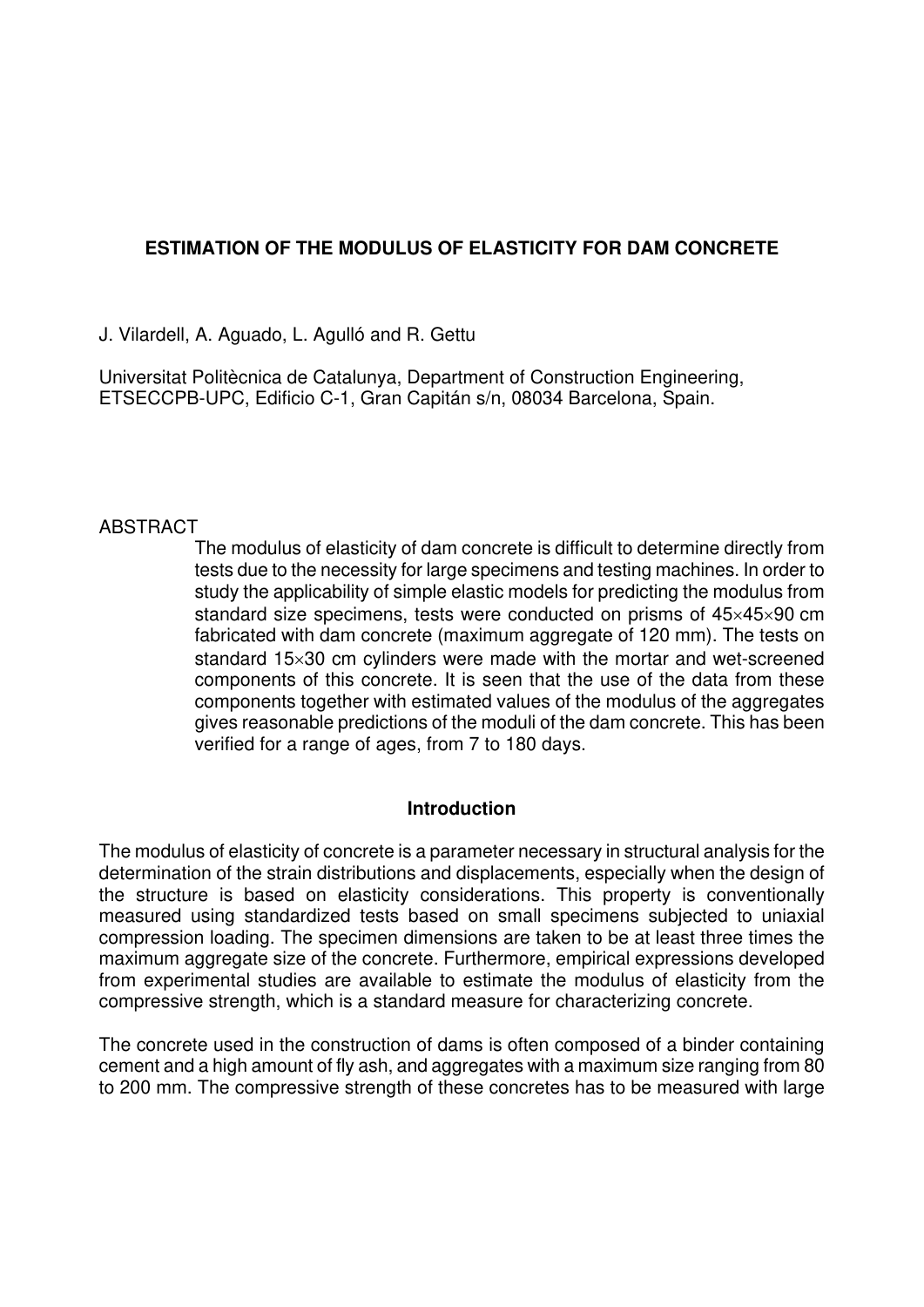specimens, for example cylinders of 45×90 cm (1). Due to practical difficulties in performing such tests, dam concrete is usually wet-screened, removing aggregates larger than about 40 mm, and standard cylinders of 15×30 cm are cast and tested in compression (2). However, this procedure can result in the overestimation of the compressive strength (3); Tuthill et al. (1) suggest that the strength of the dam concrete be taken as 85% of the wetscreened concrete, when specific test data are lacking.

A procedure similar to that for the compressive strength has at times been adopted for the experimental determination of the modulus of elasticity, where tests are performed on conventional-size specimens made from wet-screened concrete (4). More often, the empirical expressions for conventional concrete are used to estimate the modulus of elasticity from the compressive strength. Such approaches neglect the effect of aggregate and specimen size on the modulus, which can be significant and vary with the age of the dam concrete (5).

In the present work, tests on prisms of 45×45×90 cm made with dam concrete (maximum aggregate size  $= 120$  mm), and on cylinders made with the wet-screened concrete (maximum aggregate size  $= 40$  mm) and the mortar of the dam concrete (maximum aggregate size = 5 mm) were performed. The objective was to study the relations between the moduli of elasticity determined from the different specimens, and to evaluate the possibility of using an elastic two-phase composite model to estimate the modulus of the dam concrete.

## **Experimental details and results**

The concrete used in the study corresponds to that used in the construction of the Llosa del Cavall double arch dam on the River Cardener in Catalunya, Spain. The nominal composition of the dam concrete had the following proportions, per cubic meter: Spanish type I 45A (CEN Class I 42.5R): 130 kg, fly ash: 89 kg, fine sand (0-1.25 mm): 398 kg, coarse sand (1.25-5 mm): 234 kg, fine gravel (5-20 mm): 392 kg, medium gravel (20-60 mm): 646 kg, coarse gravel (60-120 mm): 558 kg, plasticizer: 0.55 liters, and water: 45 kg. The aggregates used were obtained along the River Segre near the location of the dam, and were identified to be mainly limestone. In addition to the dam concrete, the mortar corresponding to this concrete was fabricated with the components up to the grain size of 5 mm (i.e., excluding the gravels). The dam concrete was also sieved to remove gravel of size larger than 40 mm, and is denoted as wet-screened concrete. The mortar and the concretes were fabricated in a plant at the site of the dam.

Standard cylinders of 15×30 cm were cast in steel molds for the mortar and the wetscreened concrete. Such cylinders could not be cast for the dam concrete since the diameter of the cylinder was almost the same as the maximum aggregate size of 120 mm.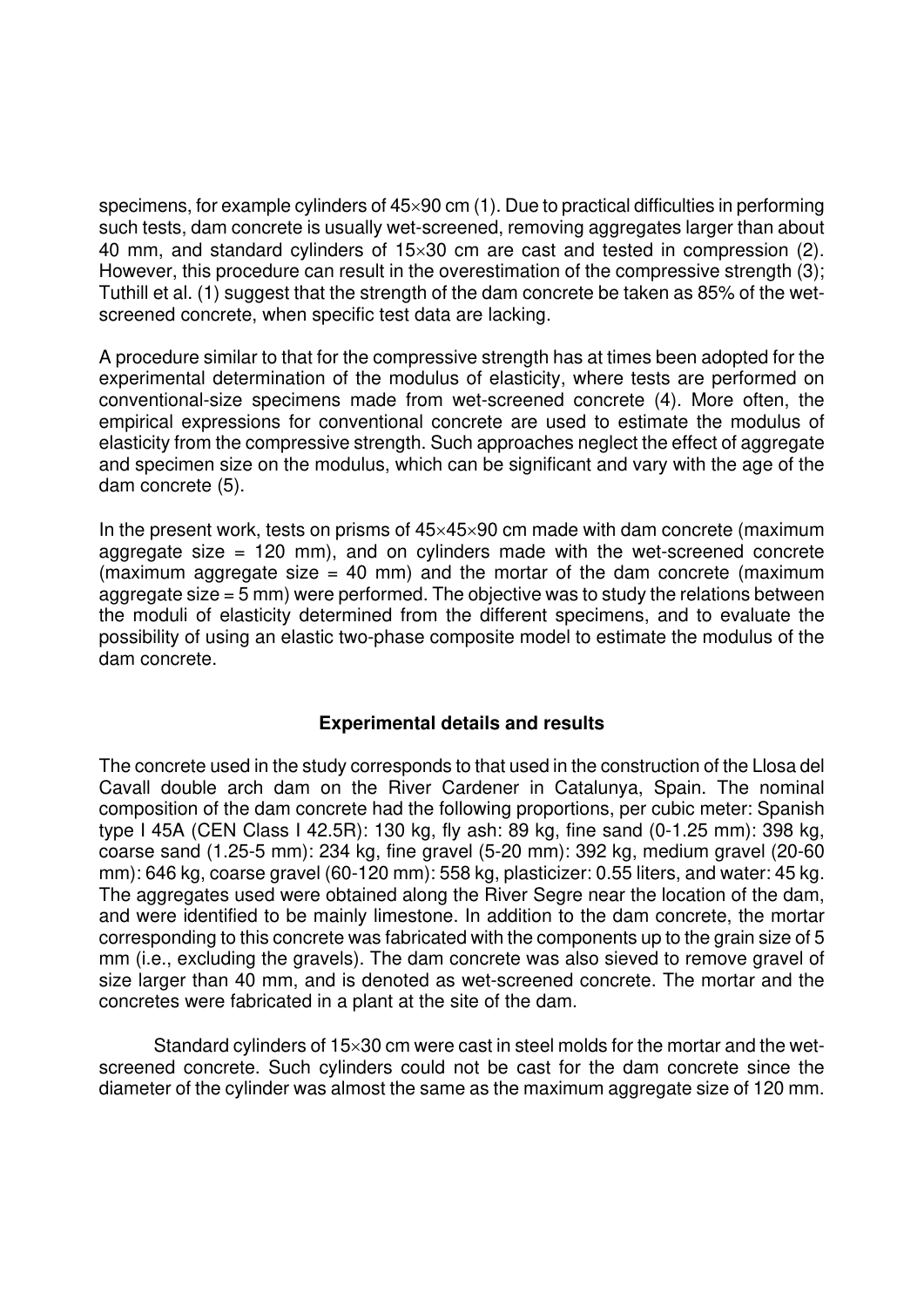Therefore, larger prismatic specimens of  $45\times45\times90$  cm were cast from the dam concrete using laminated plywood molds. Note that the height/width ratio was equal to 2 in both the specimen geometries.

The specimens were loaded in uniaxial compression in a 4.5 MN servohydraulic crushing machine with an MTS 458 closed-loop controller. The cylinders were loaded at the piston displacement rate of 0.004 mm/s and the prisms at a rate of 0.012 mm/s, producing the same nominal axial strain rate. The rates corresponded to that needed to reach failure in the cylinders after about 4 minutes. In the cylinder tests, the loading was stopped at intervals corresponding to 10% of the failure stress in order to record the deformations. In the prisms, the loading was stopped at intervals of 10% of the failure stress obtained in the wet-screened cylinders, in the 7-day tests, and at intervals of approximately 500 kN, in the others. The tests were performed at 7, 28, 90 and 180 days after casting.

The deformation of each cylinder was measured through 3 strain gauges placed in the middle along the axis. The lengths of the strain gages were 30 mm and 120 mm for the mortar and wet-screened concrete, respectively. For the prisms, reference discs were glued on two opposite vertical faces as shown in Fig. 1, and a DEMEC-type mechanical extensometer, of 15 cm gage length, was used to manually obtain the displacement between adjacent discs. The deformations of the strain gages were made through a computer-based computer-based acquisition system.



FIG. 1 The configuration of reference discs for deformation measurement

Typical stress-strain curves for the three materials at different ages are presented in Fig. 2 a-c. The curves are plotted almost until failure in the case of the cylinders, and until a load of 2 MN for the prisms (Fig. 2c; note the different scales). It can be seen that until the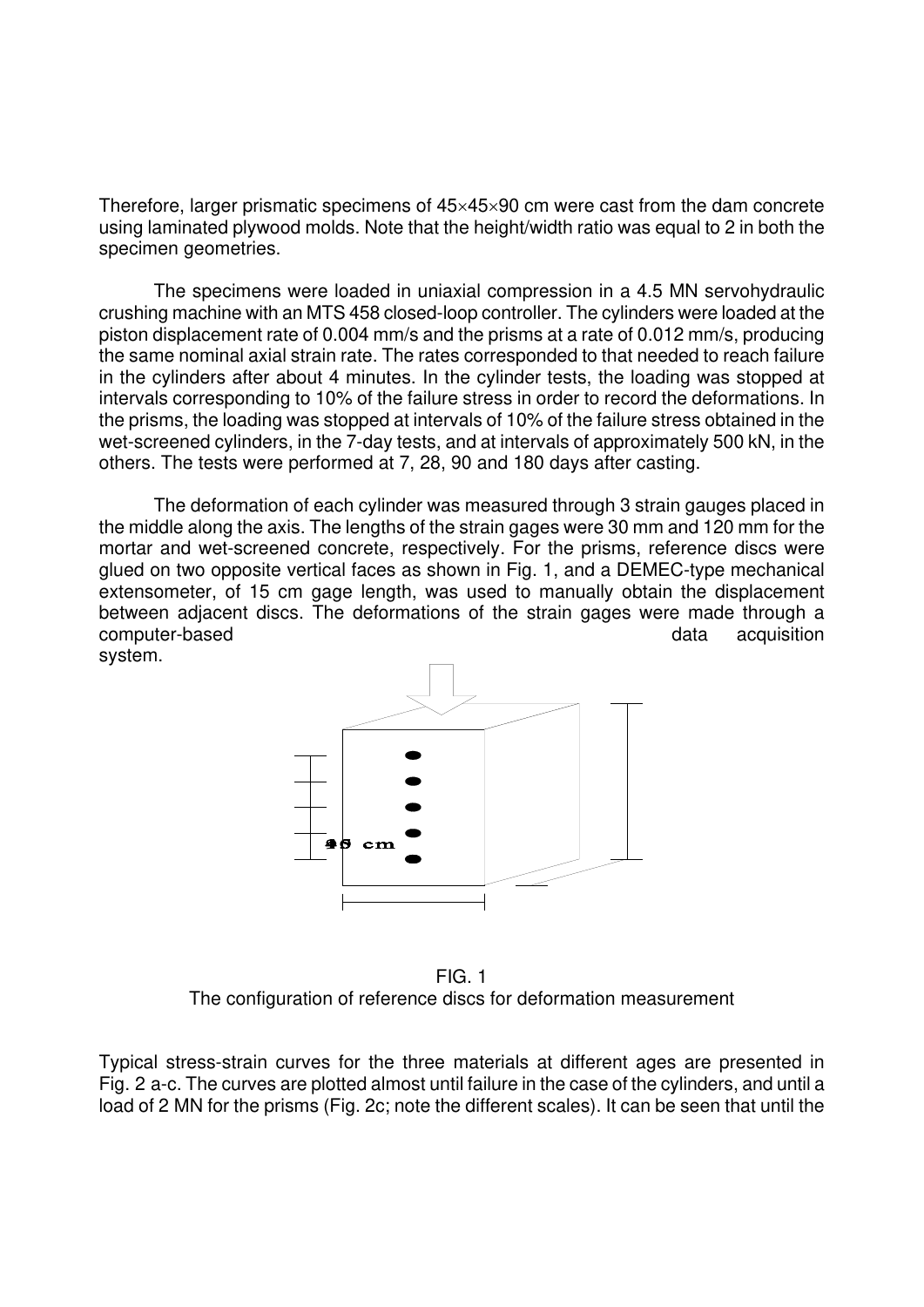stresses of at least 30% of the maximum, the curves are practically linear. Therefore, the modulus of elasticity was taken as the average slope of the curves between 10% and 30% of the maximum stress.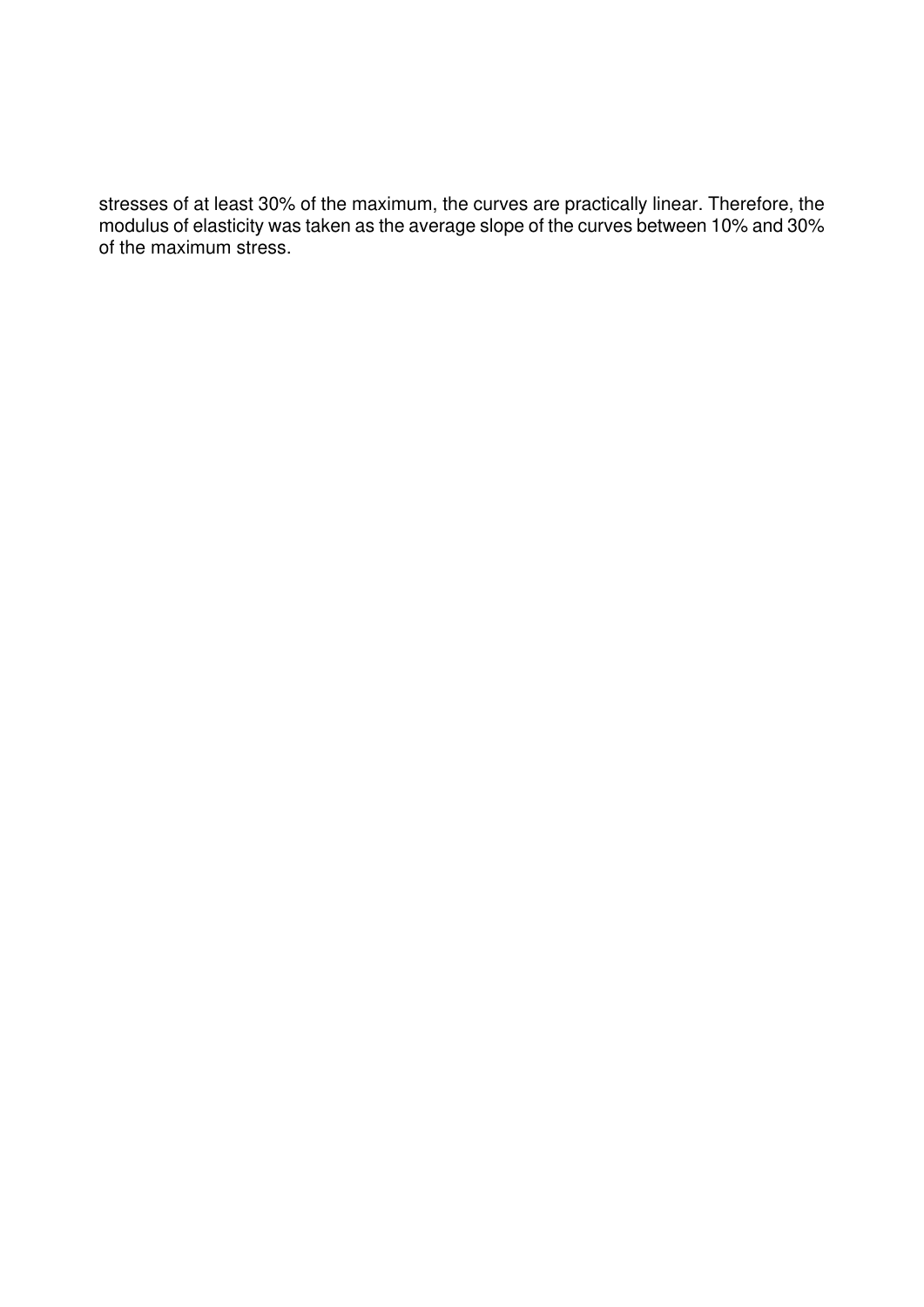

Stress-strain curves for (a) mortar, (b) wet-screened concrete and (c) dam concrete, at different ages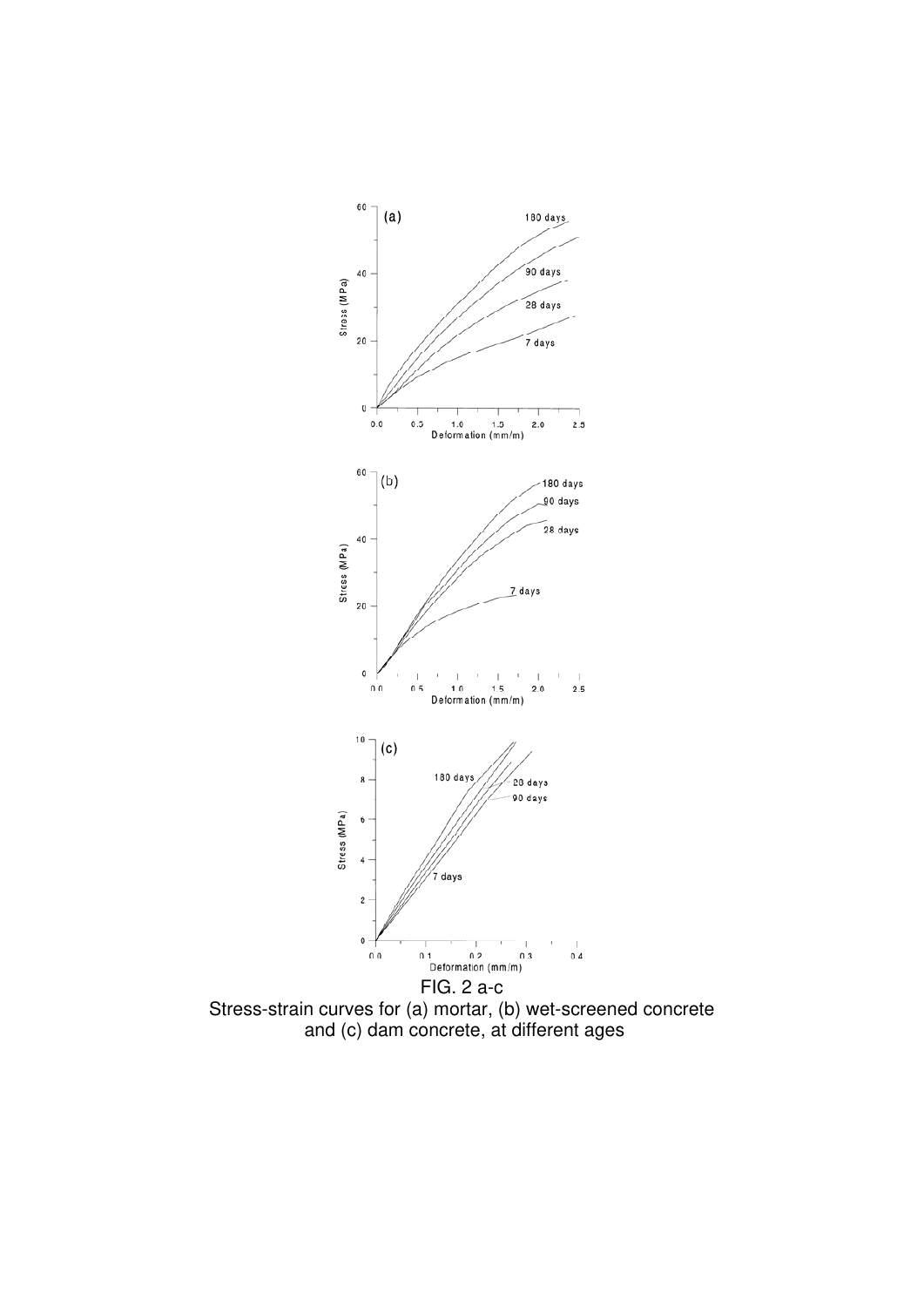The average values of the modulus obtained for each material, along with the coefficient of variation in parentheses, are given in Table 1. It can be seen that the values of E increase with age in each material. Moreover, the modulus of the dam concrete ( $E_{dc}$ ) is higher than that of the wet-screened concrete ( $E_{wsc}$ ), which is higher than that of the mortar ( $E_{mor}$ ); i.e.,  $E_{dc}E_{wc}E_{mc}$ . Also, the modulus increases with a decrease in the paste content, as expected. The variability of the results in the case of the mortar (determined with standard cylinders) is small, while the variation of the dam concrete results (determined with prisms) is much higher. The compressive strengths obtained from the 15×30 cm cylinders are presented in the same table, along with the coefficients of variation. The prisms could not be loaded to failure since the capacity of the machine was exceeded in some cases.

| Age   | Modulus of elasticity<br>(GPa) |                              |                 | Compressive strength<br>(MPa) |                              |
|-------|--------------------------------|------------------------------|-----------------|-------------------------------|------------------------------|
| (days | Mortar                         | Wet-<br>screened<br>concrete | Dam<br>concrete | Mortar                        | Wet-<br>screened<br>concrete |
| 7     | 19.6                           | 24.8                         | 30.3            | 22.8                          | 23.7                         |
|       | $(1.9\%)$                      | (20.4 %)                     | 18.2 %          | (0.2 %)                       | $(0.9\%)$                    |
| 28    | 23.8                           | 34.5                         | 37.3            | 41.4                          | 45.0                         |
|       | $(2.9\%)$                      | $(4.2\% )$                   | $(14.2\%)$      | $(4.2\% )$                    | $(4.2\% )$                   |
| 90    | 28.2                           | 35.1                         | 43.0            | 52.6                          | 50.7                         |
|       | $(4.6\% )$                     | $(1.2\%)$                    | (16.1 %)        | (1.1 %)                       | $(2.3\%)$                    |
| 180   | 30.7                           | 37.2                         | 42.2            | 60.8                          | 56.9                         |
|       | (3.1 %)                        | $(5.0 \%)$                   | 11.0%           | $(1.8\%)$                     | $(2.3\% )$                   |

TABLE 1. Test Results

# **Prediction of the Elastic Modulus of the Dam Concrete**

Since it is practically cumbersome to test large specimens, it is proposed here that the elastic modulus obtained from conventional specimens (15×30 cm cylinders) of mortar and/or wet-screened concrete, along with the modulus of the gravel, be used to estimate the modulus of elasticity of the dam concrete. A simple composite model is used for this purpose.

Most composite models for describing the elastic behavior of two phase materials are basically combinations of parallel and series phase arrangements, as shown in Fig. 3 for the models of Hirsch and Counto (6). For applying these models, the basic assumptions are that (a) concrete is a three-dimensional combination of two homogeneous and isotropic phases: the matrix phase and the coarse aggregates; and (b) each phase behaves linearly in the linear elastic regime of the concrete. Also, it is necessary to know the mix proportions of the concrete, the unit weights of the aggregates or their volume fractions, and the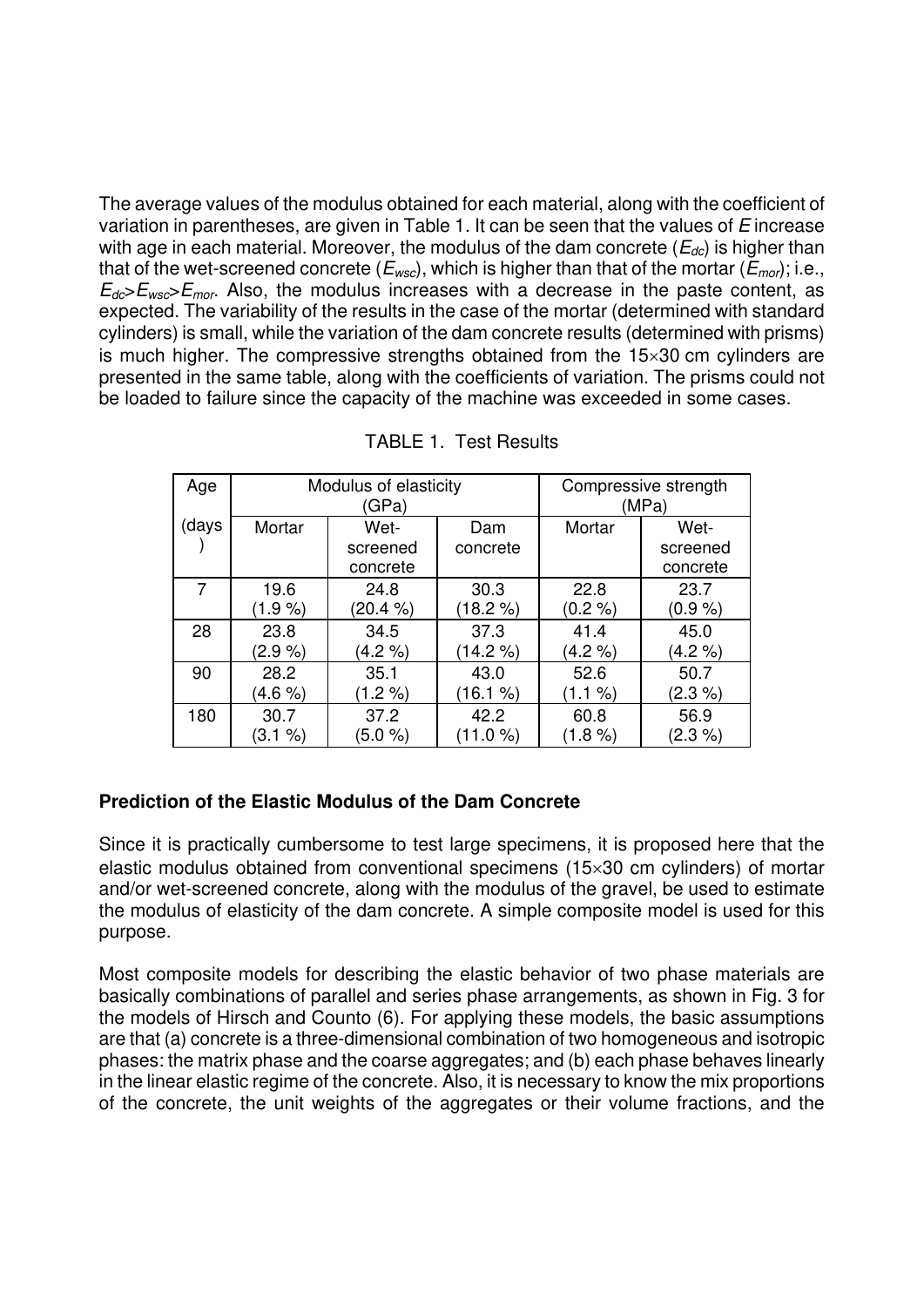modulus of elasticity of each phase.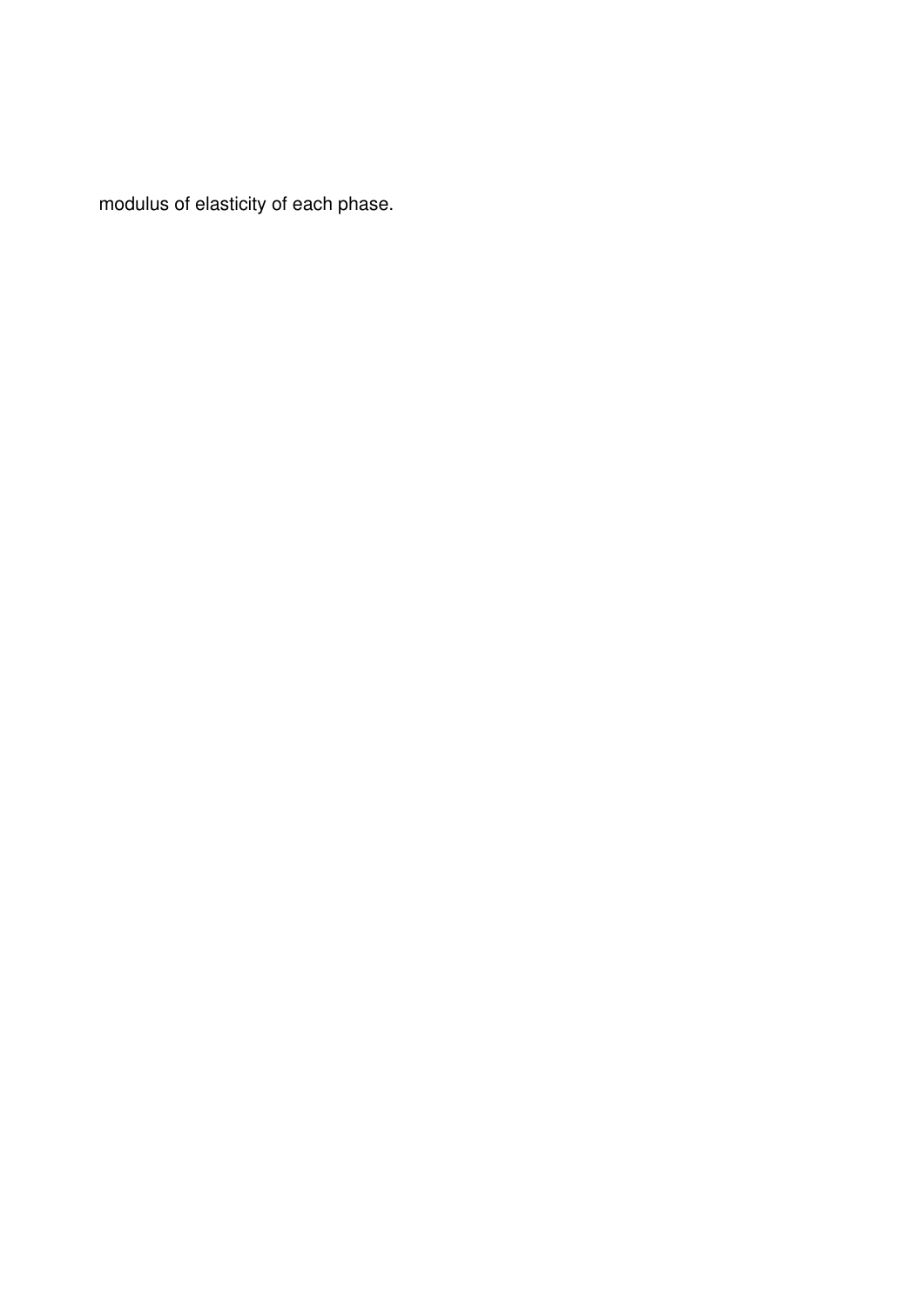

FIG. 3 Multiphase models of Hirsch and Counto

The modulus of elasticity of the concrete is given by the expressions in Equations 1 and 2 for the Hirsch and Counto models (Fig. 3), respectively (6). The Hirsch model is configured with the relative proportions of the parallel (uniform strain model) and series (uniform stress model) components as x:(1-x).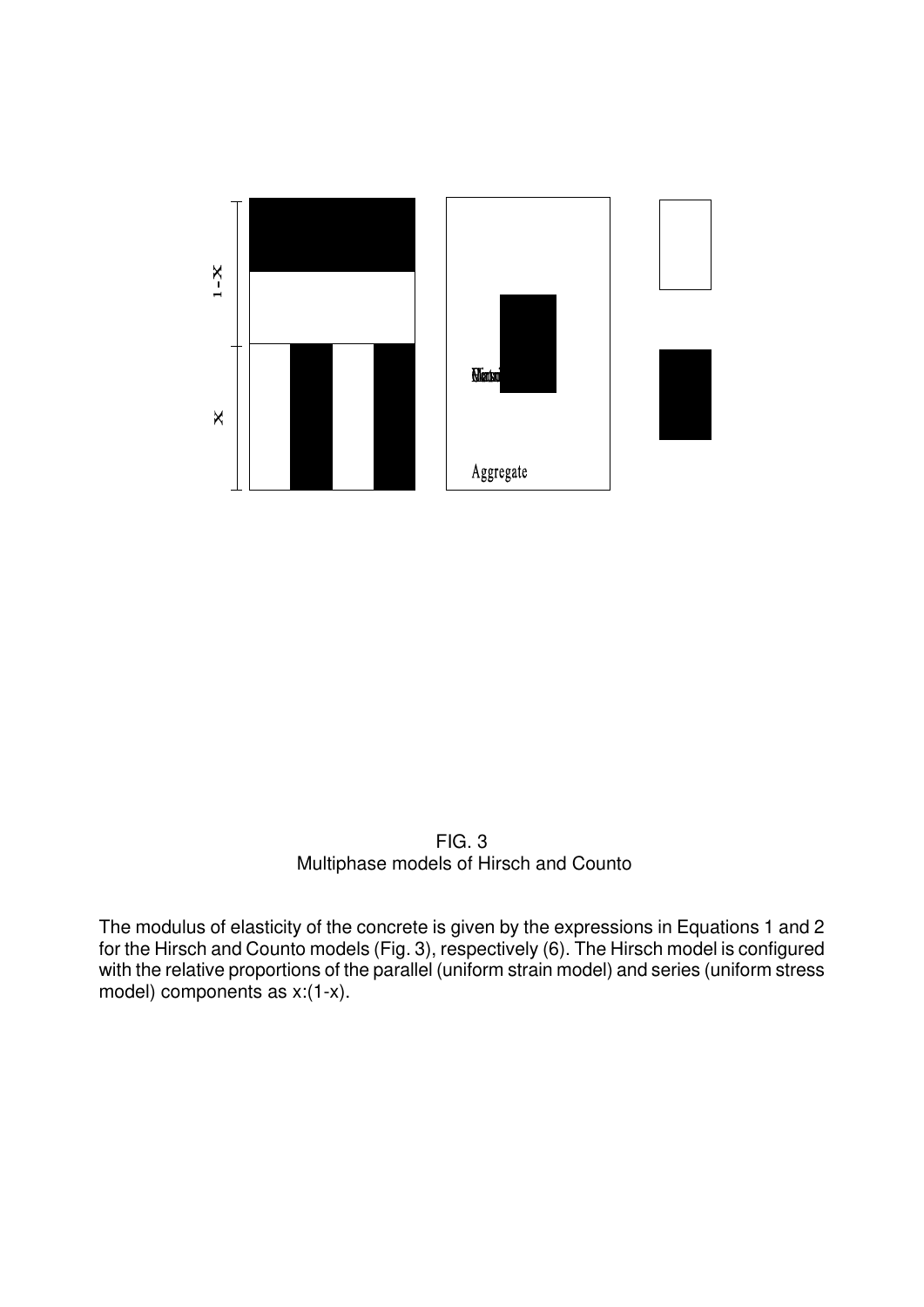$$
\frac{1}{E_c(V_m, V_a, E_m, E_a)} = x \left( \frac{1}{V_m E_m + V_a E_a} \right) + (1 - x) \left( \frac{V_m}{E_m} + \frac{V_a}{E_a} \right)
$$

$$
E_c(V_a, E_m, E_a) = \frac{1}{\frac{1\sqrt{V_a}}{E_m} + \frac{1}{\frac{1\sqrt{V_a}}{\sqrt{V_a}}E_m + E_a}}
$$

where  $E_c$ ,  $E_m$  and  $E_a$  are the elastic moduli of the composite, matrix and aggregate, respectively, and  $V_m$  and  $V_a$  are the volume fractions of the matrix and aggregate. In the calculations that follow, a value of  $x = 0.5$  was used in the Hirsch model, following other works (6,7), which corresponds to an equal distribution of the parallel and series phases.

As explained earlier, the moduli of the mortar and the wet-screened concrete have been obtained experimentally using standard size specimens. Since the river gravels were mixes of different mineralogies, predominantly limestone, a range of modulus of elasticity values is possible; the range used here for the predictions is 35-65 GPa (8). With these values, the moduli of the dam concrete is calculated and compared with the experimental data.

By taking the matrix phase as the mortar and the aggregate phase as the gravel of 5-40 mm, the prediction of the wet-screened concrete modulus, denoted as WS(M), can be obtained from the models. Similarly, with the matrix phase as the mortar and the aggregate phase as the gravel of 5-120 mm, the prediction can be made for the dam concrete, denoted as D(M). Alternatively, the wet-screened concrete can be considered as the matrix phase and the gravel of 40-120 mm as the aggregate phase to predict the modulus of the dam concrete, denoted D(WS). The results of these three simulations are given in Table 2 for the age of 90 days, which is a usual reference age for dam concretes. The values in parentheses are the errors with respect to the experimentally obtained data given in Table 1. Note that the error is calculated as the difference between the prediction and the experimental data, expressed as a percentage of the latter (where a positive sign indicates that the predicted value is lower than the actual value).

TABLE 2.  $E_c$  Predictions (in GPa) of the Two Models for Different Aggregate Moduli, at 90 days

l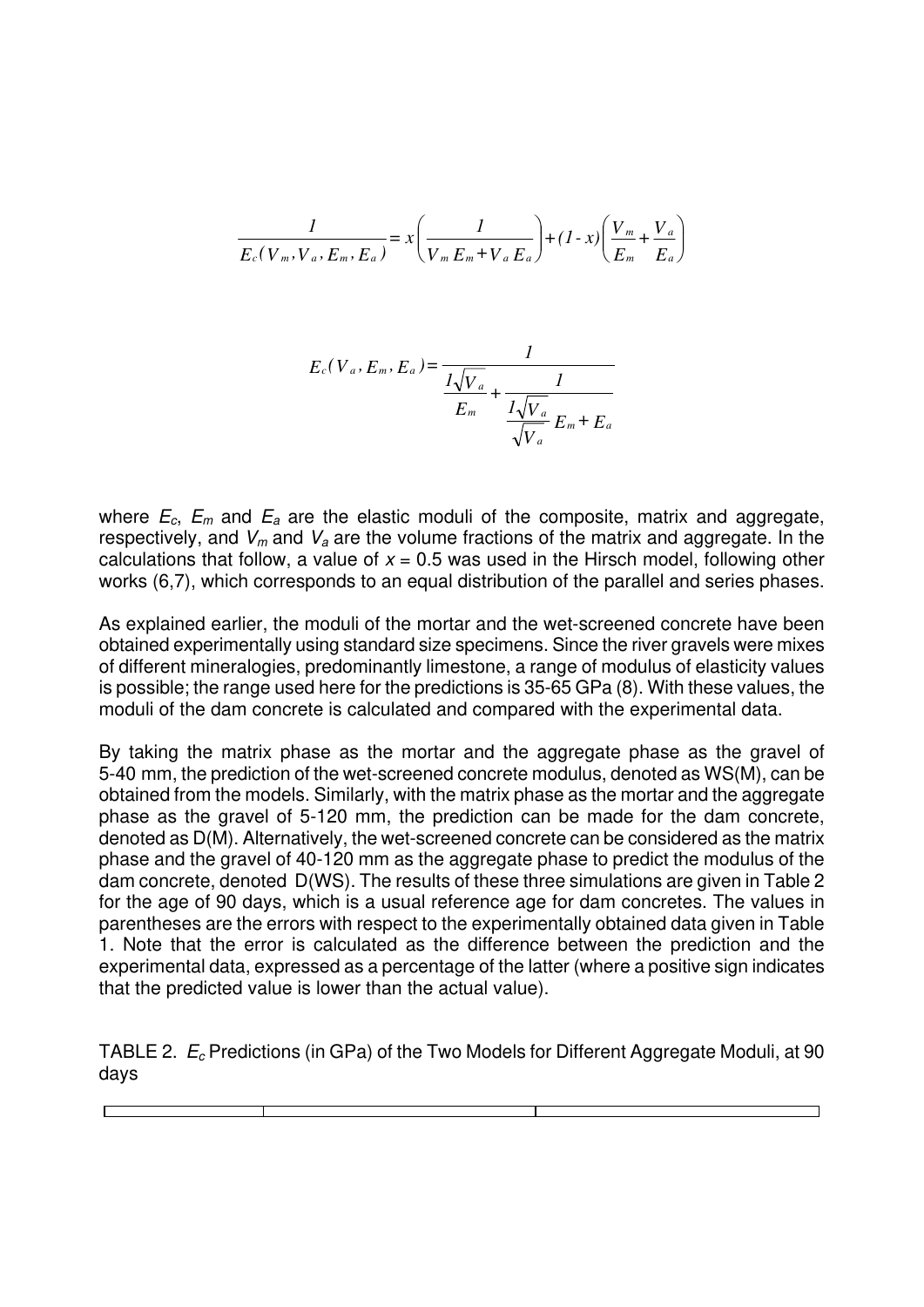| model                    | Hirsch model |           |           | Counto model |           |           |
|--------------------------|--------------|-----------|-----------|--------------|-----------|-----------|
| simulation               | WS(M)        | D(M)      | D(WS)     | WS(M)        | D(M)      | D(WS)     |
| prediction (error $\%$ ) | 31.0         | 32.1      | 35.1      | 31.1         | 32.1      | 35.1      |
| with $E_a = 35$ GPa      | $(+11.7)$    | $(+25.4)$ | $(+18.3)$ | $(+11.6)$    | $(+25.3)$ | $(+18.3)$ |
| prediction (error $\%$ ) | 36.4         | 39.6      | 38.7      | 36.5         | 39.6      | 38.8      |
| with $E_a = 50$ GPa      | $(-3.5)$     | $(+7.9)$  | $(+9.8)$  | $(-3.7)$     | $(+7.7)$  | $(+9.7)$  |
| prediction (error $\%$ ) | 40.8         | 47.8      | 41.7      | 40.9         | 47.8      | 41.9      |
| with $E_a = 65$ GPa      | $(-16.2)$    | $(-13.2)$ | $(+3.0)$  | $(-16.3)$    | $(-13.2)$ | $(+2.5)$  |

It can be seen from the table that the predictions of the Hirsch and Counto models are practically identical. This was true for all the ages studied here. Therefore, further comparisons are made only with the Hirsch model.

The predictions of the Hirsch model at different ages are given in Table 3. It can be seen that the best predictions for the wet-screened concrete, WS(M), are obtained with an aggregate modulus of 50 GPa. At this value the dam concrete moduli are also best estimated with both simulations D(M) and D(WS), using the experimental data from the mortar and wet-screened concrete, respectively.

Table 3. Predictions of the Hirsch model for different aggregate moduli and the corresponding errors, for wet-screened and dam concretes

| Age<br>(days) | $E_a$<br>(GPa) | WS(M)              | D(M)             | D(WS)               |
|---------------|----------------|--------------------|------------------|---------------------|
| 7 days        | 35             | $25.3$ (-2.0 %)    | 27.6 (8.8 %)     | $27.3(9.8\%)$       |
|               | 50             | 29.6 (-19.3 %)     | $33.9$ (-11.9 %) | $30.2(0.3\%)$       |
|               | 65             | $33.1$ (-33.4 %)   | 39.1 (-29.0 %)   | $32.6 (-7.7 %)$     |
| 28 days       | 35             | 28.3 (18.1 %)      | 29.9 (19.6 %)    | 34.6 $(7.0%$        |
|               | 50             | $33.1(4.1\%)$      | $36.9(1.0\%)$    | $38.2$ (-2.6 %)     |
|               | 65             | $37.1$ ( $-7.5$ %) | 42.7 (-14.7 %)   | 41.2 (-10.5<br>$\%$ |
| 90 days       | 35             | 31.0 (11.7 %)      | 32.1 (25.4 %)    | 35.1 (18.3)<br>$\%$ |
|               | 50             | $36.4$ (-3.5 %)    | 39.6 (7.9 %)     | 38.7 (9.9 %)        |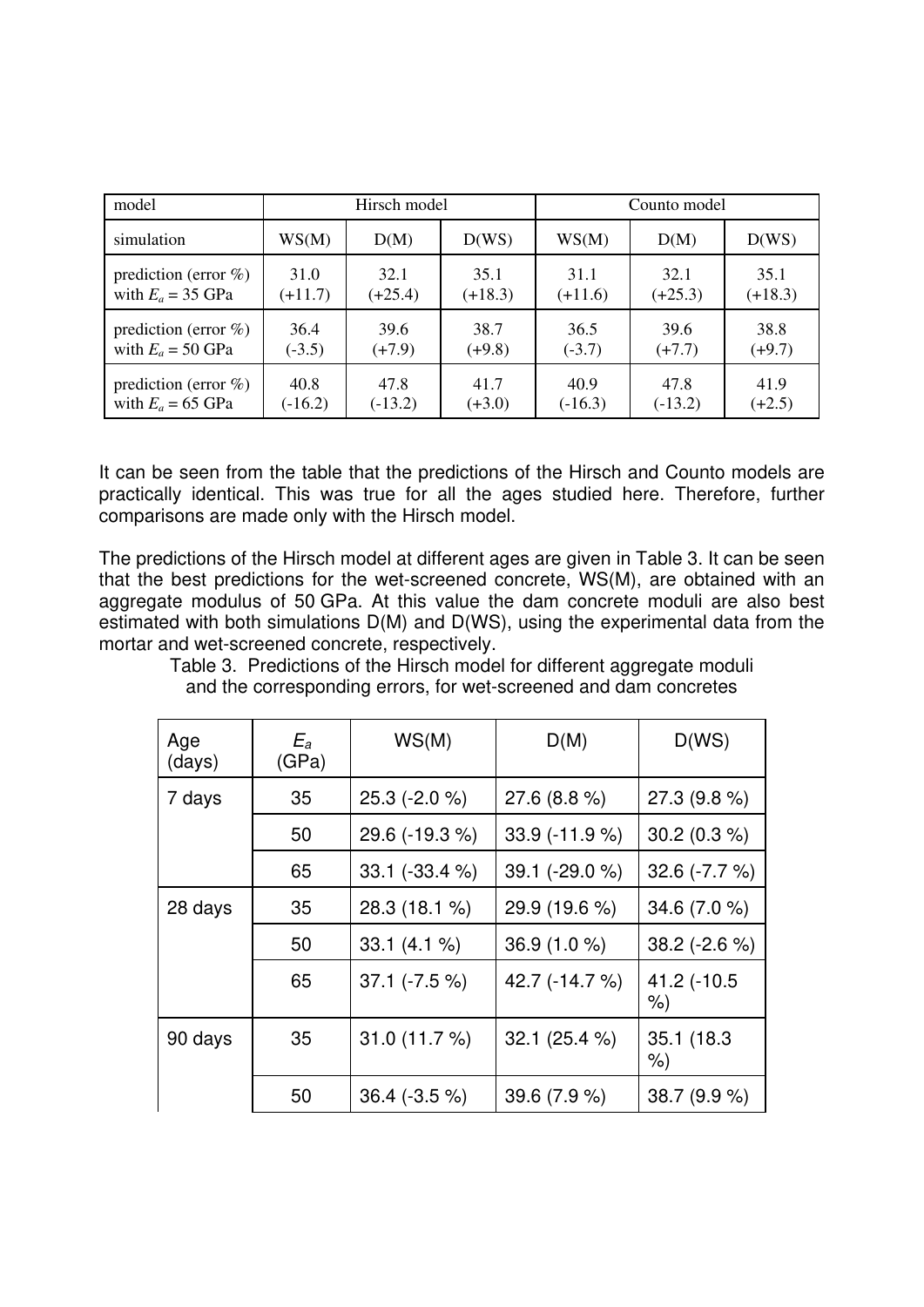|          | 65 | 40.8 $(-16.2 %$ | 46.1 (-7.2 %)  | 41.7 $(3.0\%$    |
|----------|----|-----------------|----------------|------------------|
| 180 days | 35 | 32.6 (12.5 %)   | 33.2(21.4%)    | 35.6 (13.4)<br>% |
|          | 50 | 38.2 (-2.6 %)   | 41.0 $(2.8\%)$ | 40.3 (4.5 %)     |
|          | 65 | 42.9 (-15.2 %)  | 47.8 (-13.2 %) | 43.4 $(-2.8\%)$  |

It can also be seen that the use of a relatively wide range of elastic modulus values (35-65 GPa) for the aggregates leads to errors comparable to the variations normally seen in experimental data. This implies that when actual data for the aggregates are lacking or when their mineralogy cannot be determined with exactitude, it is possible to approximately predict the dam concrete modulus using a reasonable range of elastic modulus values for the aggregates.

The prediction D(WS) from the experimental data of the wet-screened concrete is much better than D(M) obtained from the mortar data. The error is generally less than 15% (except in one case), which is the accepted error in prediction formulas for the elastic modulus. Obviously, the error in D(WS) is lower since the relative contribution of the unknown aggregate modulus is lower than in the prediction based on the mortar. When an appropriate aggregate modulus is used, the two predictions are quite similar, as seen in the case of  $E_a$  = 50 GPa (Fig. 4). Note that in Fig. 4, the bullets and the error bars denote the mean values and the standard deviations, respectively.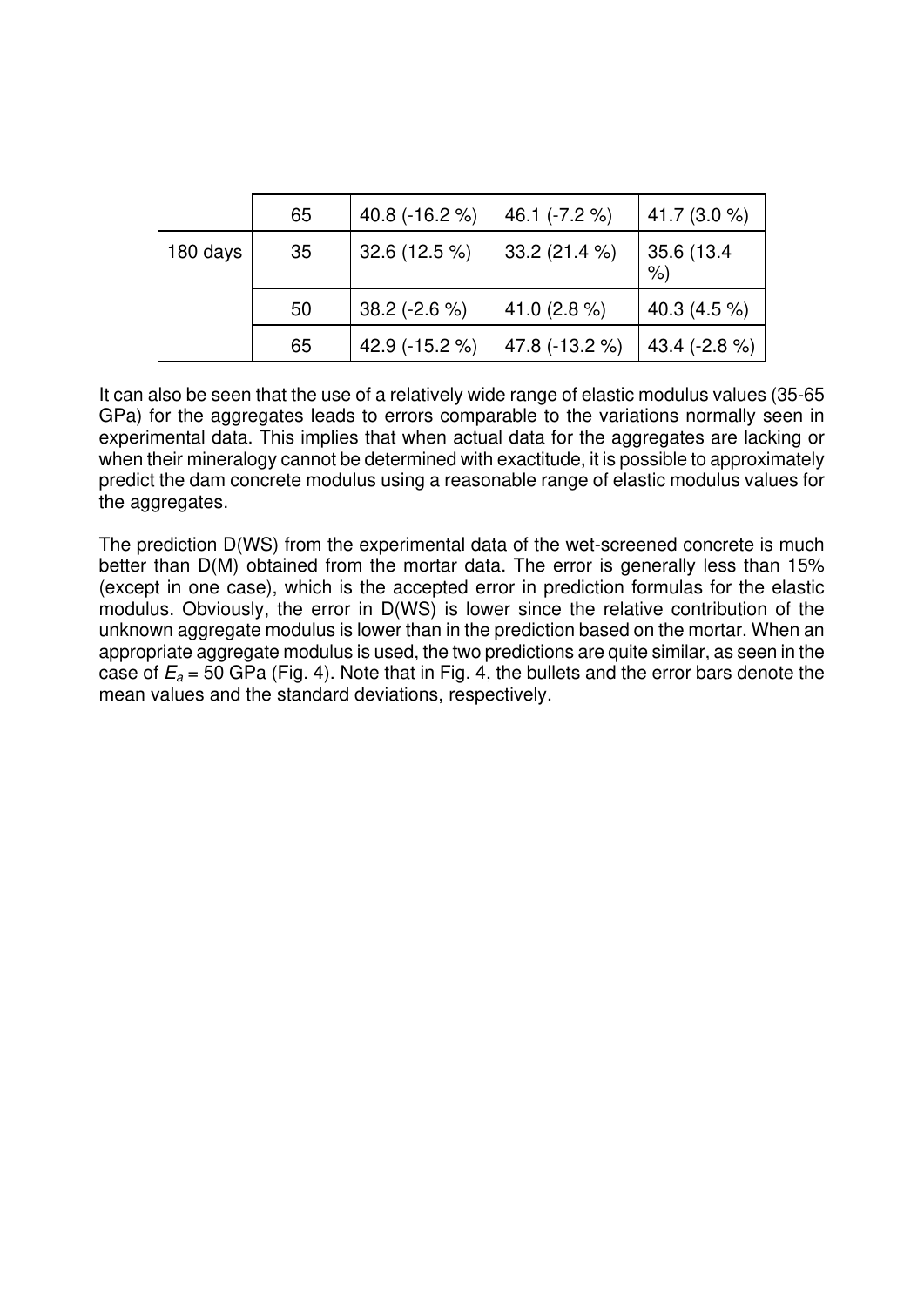

FIG. 4 Predictions with the Hirsch model and  $E_a$  = 50 GPa

It can also be seen in Table 3 and Fig. 4 that at 7 days the errors of the predictions based only on the mortar data are relatively high. This can be attributed to the presence of weak interfaces, whose contribution is not taken into account explicitly in the models. This effect is lower in the prediction D(WS) based on the wet-screened concrete data, making it much more reliable for practical purposes, even at early ages.

As mentioned earlier, the configuration of the Hirsch model used here has equal proportions of the parallel and series components. A more general treatment, considering this proportion as  $x:(1-x)$ , can be made to optimize the value of x. It was seen here that increasing the value of  $x$  with age (i.e., increasing the parallel or uniform deformation component) decreases the error in the predictions of  $E_{dc}$  made from the data of the mortar. The trends for the other simulations were inconclusive.